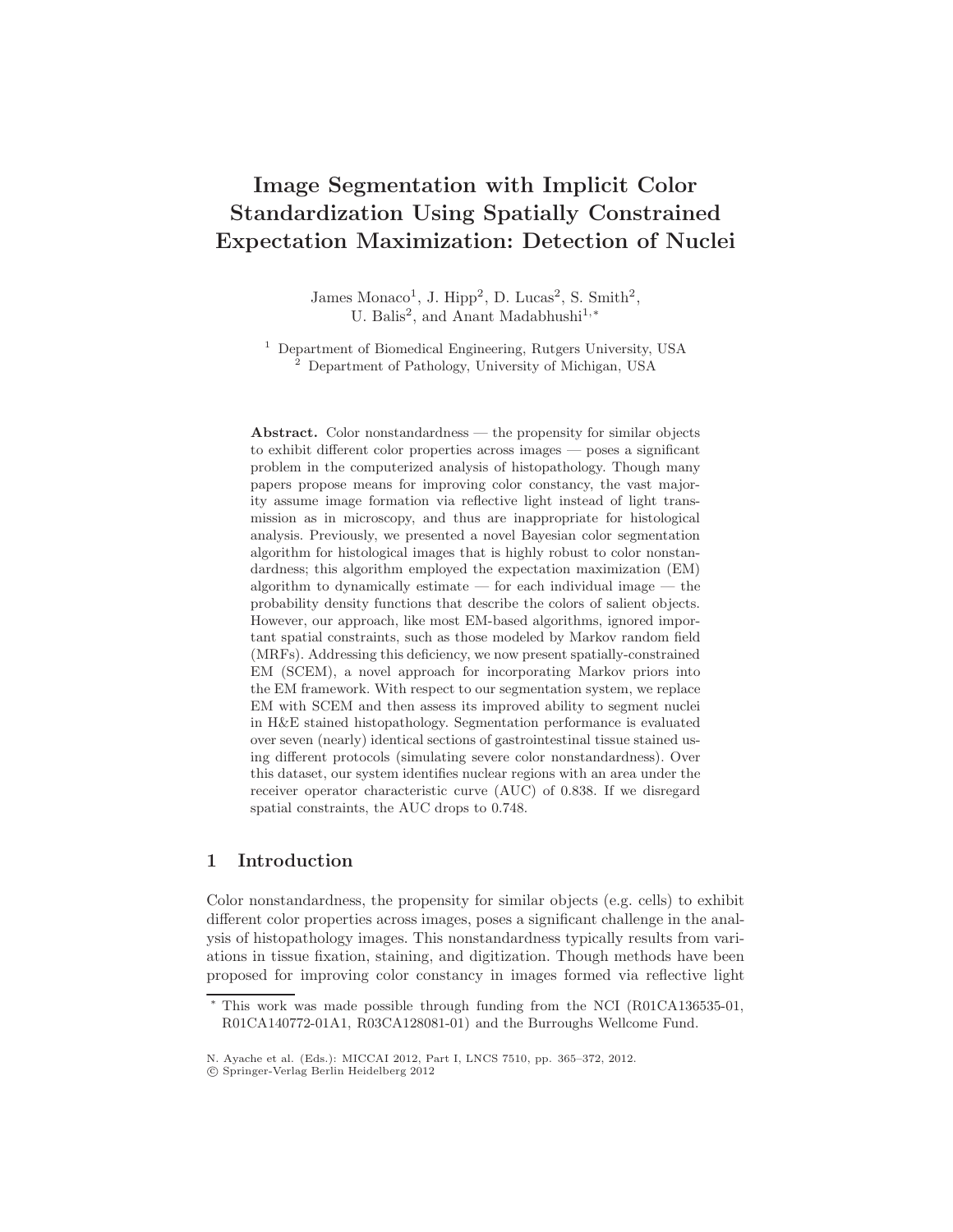(see [1] for a review) and for mitigating the analogous intensity drift in grayscale images (e.g. MRI [2]), these methods are not extensible to color images formed via light transmission as in microscopy, and thus are inappropriate for histological analysis.

We previously presented a novel Bayesian color segmentation algorithm for histological images that is highly robust to color nonstandardness [3]. With respect to Bayesian classification, color nonstandardness manifests as inter-image changes in the probability densities that describe the colors of salient objects. To account for such changes, we estimated the requisite distributions in each image individually using expectation maximization (EM). However, our methodology did not account for spatial coherency among pixels.

Within a Bayesian framework, spatial dependencies are modeled as Markov random fields. Unfortunately, using EM to estimate Markov priors is notoriously complex: the EM equations become intractable. In an effort to maintain tractability, authors have invoked simplifying assumptions; unfortunately, these assumptions tended to reduce the generality of the solutions. For example, Comer and Delp [4] demanded that the Markov prior remain constant during the EM iteration; Nikou et al. [5] imposed Gaussianity constraints; Marroquin [6] tied the implementation to a predetermined cost function, thus linking estimation (i.e. model fitting) and classification.

In this work, we introduce spatially-constrained EM (SCEM), a novel approach for incorporating Markov priors into the EM framework. This approach 1) employs the pseudo-likelihood [7] to simplify the EM equations without incurring any loss of generality and 2) leverages our recently presented Markov chain Monte Carlo (MCMC) method [8] to estimate the resulting complex marginal distributions. As we will discuss later, previous MCMC methods [9] are ill-equipped to perform this estimation.

We validate SCEM by integrating it into our computerized system to segment nuclei in H&E stained histopathology. To test our system, we cut seven consecutive slices from a block of paraffin embedded gastrointestinal (GI) tissue, H&E stain the slices using different protocols (to simulate the gamut of color nonstandardness), digitized the sections, and then use our algorithm to segment the nuclear regions from the background. We then compare the resulting performance to that of our previous approach, which ignored spatial constraints.

# **2 Spatially Constrained Expectation Maximization**

#### **2.1 Definitions and Terminology**

Let  $R = \{1, 2, \ldots, |R|\}$  reference  $|R|$  sites to be classified. Each site  $r \in R$  has two associated random variables:  $X_r \in A \equiv \{1, 2, \ldots, |A|\}$  indicating its class and  $Y_r \in \mathbb{R}^D$  representing its D-dimensional feature vector. Let  $\mathbf{X} = \{X_r : r \in R\}$  and  $\mathbf{Y} = \{Y_r : r \in R\}$  refer to all  $X_r$  and  $Y_r$  in aggregate. The state spaces of **X** and **Y** are the Cartesian products  $\Omega = \Lambda^{|R|}$  and  $\mathbb{R}^{D\times |R|}$ . Instances of random variables are denoted by their associated lowercase letters, e.g.  $P(\mathbf{X}=\mathbf{x})$ .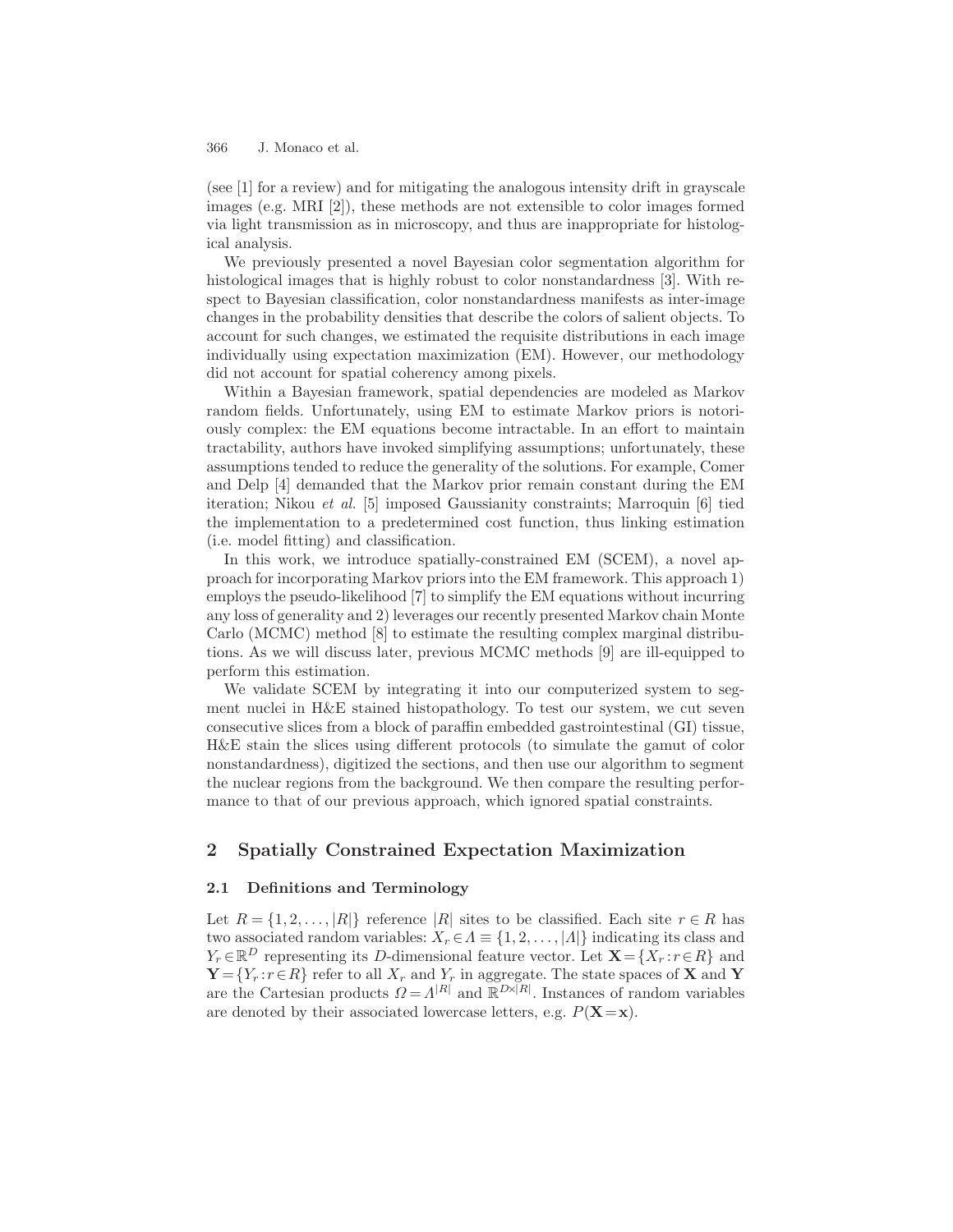The random field **X** is a Markov random field if its local conditional probability density functions satisfy the Markov property:  $P(X_r = x_r | \mathbf{X}_{-r} = \mathbf{x}_{-r}) =$  $P(X_r = x_r | \mathbf{X}_{\eta_r} = \mathbf{x}_{\eta_r}),$  where  $\mathbf{x}_{-r} = \{x_s : s \in R, s \neq r\}$  and  $\eta_r \subseteq R$  is the set of sites that neighbor r. Note that where it does not cause ambiguity, we will henceforth simplify probabilistic notations by omitting the random variables, e.g.  $P(\mathbf{x}) \equiv P(\mathbf{X} = \mathbf{x})$ . The joint probability distribution describing **X** and **Y** is as follows:  $P(\mathbf{y}, \mathbf{x}|\boldsymbol{\theta}) = P(\mathbf{y}|\mathbf{x}, \boldsymbol{\theta})P(\mathbf{x}|\boldsymbol{\theta})$ , where  $P(\mathbf{y}|\mathbf{x}, \boldsymbol{\theta})$  is the conditional distribution,  $P(\mathbf{x}|\boldsymbol{\theta})$  is the Markov prior, and  $\boldsymbol{\theta}$  is the vector of free parameters.

### **2.2 Derivation of Spatially Constrained Expectation Maximization**

Typically, we infer *θ* from the observations **y**. The most common method of inference is maximum likelihood estimation (MLE). In an unsupervised context, EM provides an effective method for performing MLE. In brief, the EM algorithm employs the following iterative approach: at each step t, EM selects  $\boldsymbol{\theta}^{t+1}$ such that  $Q(\boldsymbol{\theta}^{t+1}|\boldsymbol{\theta}^t) > Q(\boldsymbol{\theta}^t|\boldsymbol{\theta}^t)$ , where  $Q(\boldsymbol{\theta}|\boldsymbol{\theta}^t) = \sum_{k \in \mathbf{X}} P(\mathbf{x}|\mathbf{y}, \boldsymbol{\theta}^t) \ln P(\mathbf{y}, \mathbf{x}, \boldsymbol{\theta}).$ Typically,  $\boldsymbol{\theta}^{t+1}$  is set to the  $\boldsymbol{\theta}$  that maximizes  $Q(\boldsymbol{\theta}|\boldsymbol{\theta}^t)$  [10].

Unfortunately, the above form of  $Q$  is not amenable to implementation. To construct a more tractable form, we present the following derivation:

$$
Q(\theta|\theta^{t}) = \sum_{\mathbf{x}} P(\mathbf{x}|\mathbf{y}, \theta^{t}) [\ln P(\mathbf{y}|\mathbf{x}, \theta) + \ln P(\mathbf{x}|\theta)]
$$
  
\n
$$
\approx \sum_{\mathbf{x}} P(\mathbf{x}|\mathbf{y}, \theta^{t}) \sum_{r \in R} [\ln P(y_r|x_r, \theta) + \ln P(x_r|\mathbf{x}_{\eta_r}, \theta)] \qquad (1)
$$
  
\n
$$
= \sum_{r \in R} \sum_{x_r} P(x_r|\mathbf{y}, \theta^{t}) \ln P(y_r|x_r, \theta) +
$$
  
\n
$$
\sum_{r \in R} \sum_{\mathbf{x}_{r \cup \eta_r}} P(\mathbf{x}_{r \cup \eta_r}|\mathbf{y}, \theta^{t}) \ln P(x_r|\mathbf{x}_{\eta_r}, \theta) \qquad (2)
$$

Equation (1) results from 1) making the common assumption that each observation  $Y_r$  is conditionally independent given its associated state  $X_r$ , i.e.  $P(\mathbf{y}|\mathbf{x}) = \prod_{r \in R} P(y_r|x_r)$  and 2) replacing the Markov prior with its pseudolikelihood representation [7]:  $P(\mathbf{x}|\boldsymbol{\theta}) \approx \prod_{r \in R} P(x_r|\mathbf{x}_{\eta_r}, \boldsymbol{\theta})$ . Equation (2) follows from changing the order of summation and then summing out the superfluous variables. Note that the first term in (2) is the formulation proposed by Comer and Delp [4]. It is the second term that allows us to estimate the MRF parameters during the SCEM iteration.

In summary, the expectation step in SCEM requires estimating the marginal probabilities  $P(\mathbf{x}|\mathbf{y}, \boldsymbol{\theta}^t)$  and  $P(\mathbf{x}_{r\cup\eta_r}|\mathbf{y}, \boldsymbol{\theta}^t)$  using the current estimate  $\boldsymbol{\theta}^t$ . The maximization step involves determining the  $\theta^{t+1}$  that maximizes (2). The difficultly lies in estimating the marginals needed for the expectation step.

#### **2.3 Estimating the Marginals Densities**

The (large) range  $\Omega$  of **X** precludes determining  $P(x_r|\mathbf{y}, \boldsymbol{\theta})$  and  $P(\mathbf{x}_{r\cup n_r}|\mathbf{y}, \boldsymbol{\theta})$  via the direct marginalization of  $P(\mathbf{x}|\mathbf{y}, \boldsymbol{\theta})$ . However, it is possible to use the Gibbs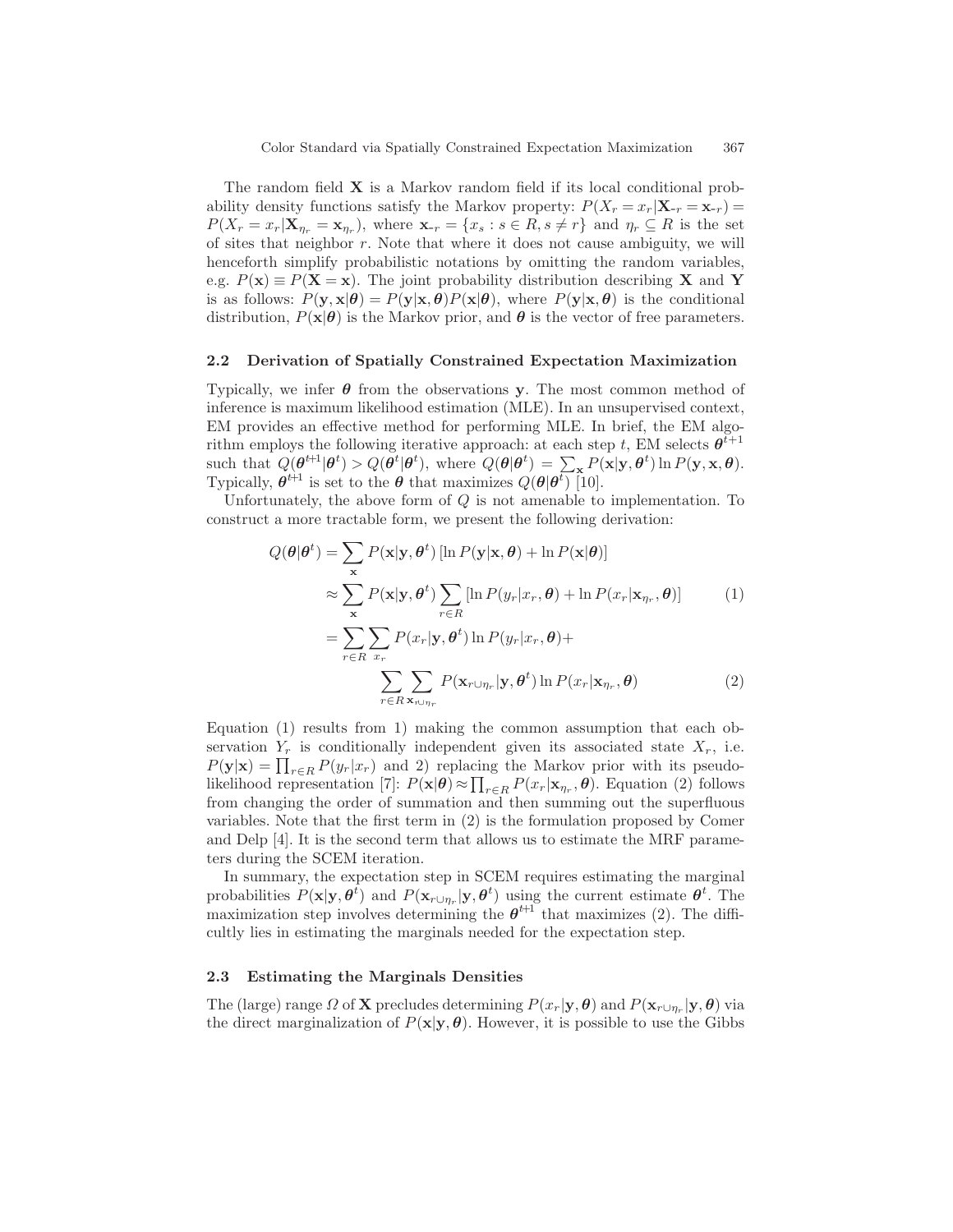sampler [11] (or the Metropolis-Hastings algorithm) to generate a Markov chain  $(\mathbf{X}^0, \mathbf{X}^1, \mathbf{X}^2, \ldots | \mathbf{y}, \theta)$  whose elements are random samples of  $P(\mathbf{x} | \mathbf{y}, \theta)$  — and consequently, samples of  $P(x_r|\mathbf{y}, \boldsymbol{\theta})$  and  $P(\mathbf{x}_{r\cup \eta_r}|\mathbf{y}, \boldsymbol{\theta})$ . Using these samples, a Monte Carlo procedure can then estimate the requisite marginals. Unfortunately, previous MCMC approaches, which employed a histogramming strategy for density estimation [9], are ill-equipped to estimate distributions for which the sample space is large, such as  $P(\mathbf{x}_{r\cup\eta_r}|\mathbf{y},\boldsymbol{\theta}).$ 

We recently presented a more effective Rao-Blackwellized MCMC density essity estimation [9], are ill-equipped to estimate distributions for which the sample<br>space is large, such as  $P(\mathbf{x}_{r \cup \eta_r} | \mathbf{y}, \theta)$ .<br>We recently presented a more effective Rao-Blackwellized MCMC density es-<br>timator [8] tributions to<br>ackwellized ]<br>), where  $\mathbf{x}_{\widetilde{R}}$ Our estimator is as follows:<br> $\hat{P}(\mathbf{X}_{\tilde{R}}=\lambda | \mathbf{y})$ 

Our estimator is as follows:  
\n
$$
\widehat{P}(\mathbf{X}_{\widetilde{R}} = \lambda | \mathbf{y}) = \frac{1}{c \cdot m} \sum_{j=1}^{c} \sum_{k=b+1}^{b+m} P(\mathbf{X}_{\widetilde{R}} = \lambda | \mathbf{x}_{\eta_{\widetilde{R}}}^{j,k}, \mathbf{y}),
$$
\n(3)  
\nwhere  $\lambda \in \Lambda^{|\widetilde{R}|}$ , c is the number of Markov chains, b is the number of iterations

needed for the Markov chain to reach equilibrium,  $m$  is the number of iterations where  $\lambda \in \Lambda^{|\tilde{R}|}$ , c is the number of Markov chains, b is the number of iterations needed for the Markov chain to reach equilibrium, m is the number of iterations past equilibrium required to accurately estimate  $P(\math$ 

all sites that neighbor  $\widetilde{R}$  in Markov chain j at iteration k.<br>By averaging over the functional forms  $P(\mathbf{x}_{\widetilde{R}}|\mathbf{x}_{\eta_{\widetilde{R}}}, \mathbf{y})$ By averaging over the functional forms  $P(\mathbf{x}_{\tilde{R}}|\mathbf{x}_{\eta_{\tilde{R}}}, \mathbf{y})$  — instead of the samples themselves as with typical histogramming  $[9]$  — each "sample" in (3) updates all sites that neighbor  $\tilde{R}$  in Markov chain *j* at iteration *k*.<br>
By averaging over the functional forms  $P(\mathbf{x}_{\tilde{R}}|\mathbf{x}_{\eta_{\tilde{R}}}, \mathbf{y})$  — instead of the samples<br>
themselves as with typical histogramming [9] — e an accurate estimate. Furthermore, using multiple Markov chains (instead of the  $\hat{P}(\mathbf{x}_{\tilde{R}}|\mathbf{y})$  for all  $\mathbf{x}_{\tilde{R}} \in \Lambda^{|\tilde{R}|}$ , greatly decreasing the number of samples needed for an accurate estimate. Furthermore, using multiple Markov chains (instead of the typical one [9]) improves rob typical one [9]) improves robustness to the presence of multiple modes in  $P(\mathbf{x}_{\widetilde{p}})$ , each of which can trap the Markov chain.

# **3 Segmenting Nuclei on H&E Stained GI Tissue**

We begin with an overview of the algorithm. Step 1) SCEM adapts the parameterized distributions to model the color — hue in HSV color-space — and spatial properties of nuclear and stromal pixels. Step 2) Using the MCMC estimator in (3), we calculate the probability that a given pixel is nuclei or stroma. Step 3) We threshold the pixel-wise probabilities to create hard classifications.

## **3.1 Color and Spatial Distributions of Nuclear and Stromal Pixel**

First, we restate the segmentation problem using the nomenclature presented in Section 2.1. Let the set  $R = \{1, 2, ..., |R|\}$  reference the |R| pixels in an image. Each pixel  $r \in R$  has two associated random variables:  $X_r \in \Lambda \equiv \{1, 2\}$  indicating its class as either nuclei  $\{1\}$  or stroma  $\{2\}$  and  $Y_r \in [0, 2\pi]$  representing its hue (color) in HSV space. We assume all  $X_r$  are identically distributed; we assume all  $Y_r$  are conditionally independent given  $X_r$  and identically distributed.

**Conditional Distribution.** The conditional distribution models the color properties of nuclear and stromal pixels. Since these biological structures stain differently (blue and red, respectively), their hue in HSV color-space provides a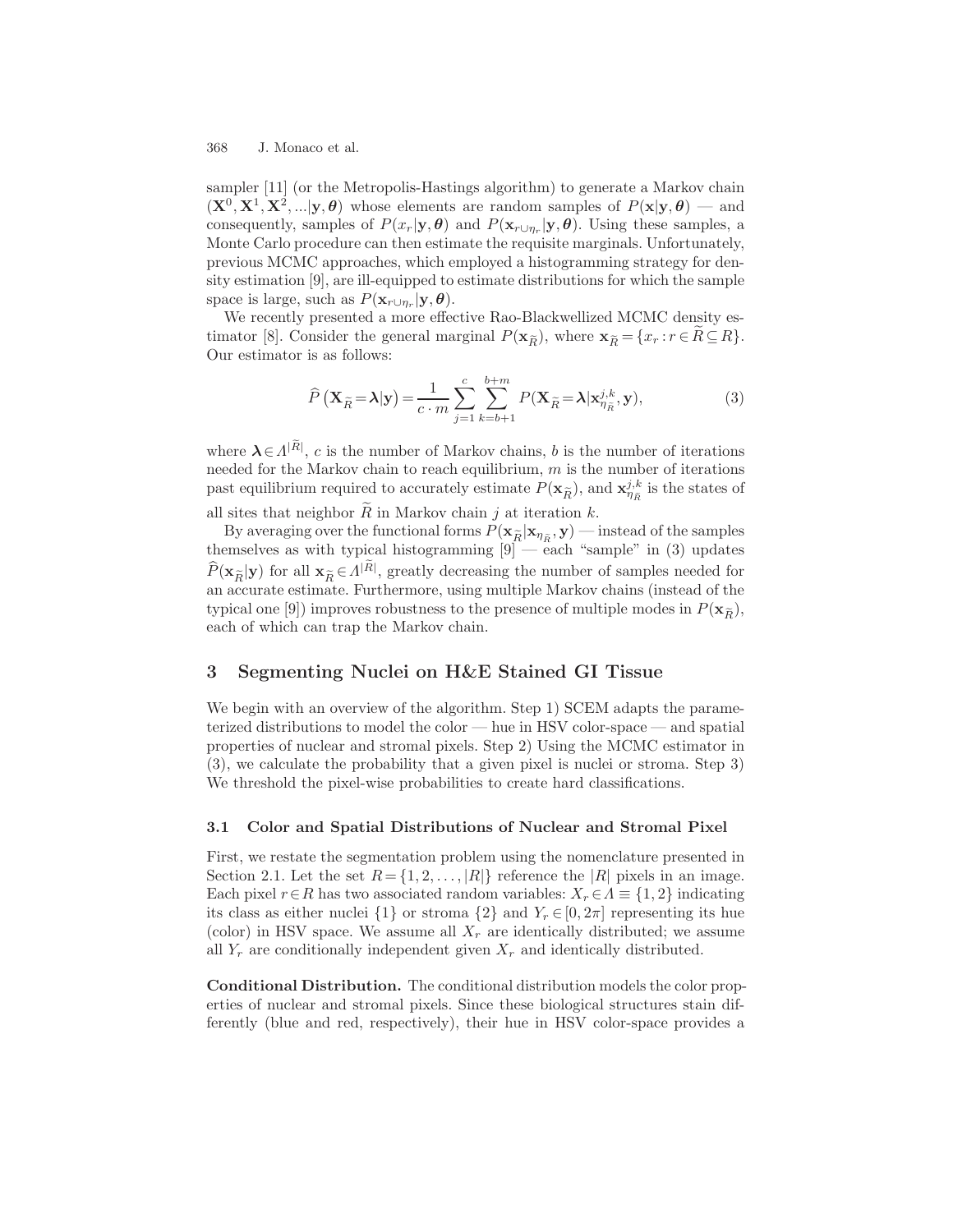

**Fig. 1.** Row 1) H&E stained GI specimens: (left to right) under-stained in both H and E ( $\downarrow$ H $\downarrow$ E), normal (HE), and over-stained with both H and E ( $\uparrow$ H $\uparrow$ E). Row 2) Magnified view of white boxes in the first row (boxes in Row 1 shown at 5x size to ensure visibility); yellow lines indicate manually delineated nuclear boundaries used as ground-truth. Row 3) Probability maps:  $P(X_r = 1|y_r, \theta_{hue})$ . Row 4) Probability maps:  $P(X_r = 1 | \mathbf{y}, \boldsymbol{\theta}).$ 

reasonably discriminative feature. To model hue, an angular variable, we select the von Mises density. This leads to the following conditional distribution:

$$
P(\mathbf{y}|\mathbf{x}, \boldsymbol{\theta}) = \prod_{r \in R} P(y_r | x_r, \boldsymbol{\theta}) = \prod_{r \in R} \exp\{\kappa_{x_r} \cos(y_r - \mu_{x_r})\} / [2\pi I_0(\kappa_{x_r})]
$$
(4)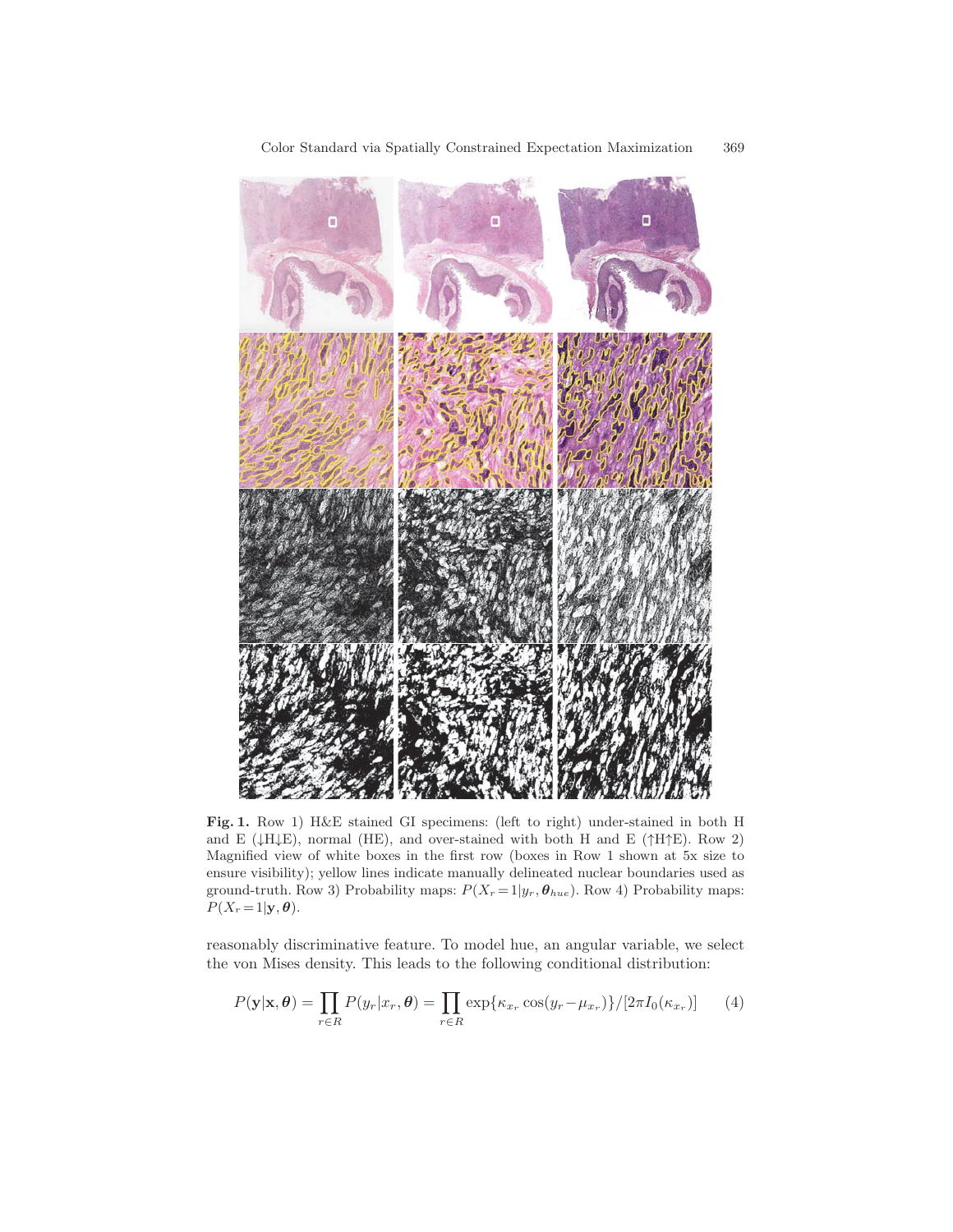where  $\mu_{x_r}$  is the mean,  $\kappa_{x_r}$  is the concentration (i.e. shape), and  $I_0$  is the modified Bessel function; the subscript  $x_r$  indicates that the means and concentrations are functions of the class  $x_r$ .

**Prior Distribution.** The Markov prior models spatial coherency. We establish this prior by defining its local conditional probability density functions, electing to use the Ising formulation:

$$
P(x_r|\mathbf{x}_{\eta_r}) = \frac{1}{Z(\eta_r, \beta)} \exp\left\{\beta \sum_{s \in \eta_r} \delta(x_r - x_s)\right\},\tag{5}
$$

where  $\beta \in \mathbb{R}$  and  $Z(\eta_r, \beta) = \sum_{x_r} \exp \{-\beta \sum_{s \in \eta_r} \delta(x_r - x_s) \}$  is the normalizing constant. The neighborhood  $\eta_r$  is the typical 4-connected region.

### **3.2 Parameter Estimation Using SCEM**

The parameter vector for the MRF model is  $\boldsymbol{\theta} = [\theta_{hue} \theta_{mrf}]^{\mathsf{T}} = [\mu_1 \kappa_1 \mu_2 \kappa_2 \beta]^{\mathsf{T}}$ . Due to variabilities in staining, these parameters will vary from image to image. Consequently, we use SCEM to estimate  $\theta$  for each image. Inserting (4) and (5) into (2) yields the following EM equations:

$$
Q(\boldsymbol{\theta}|\boldsymbol{\theta}^{t}) = \sum_{r \in R} P(X_r = 1|\mathbf{y}, \boldsymbol{\theta}^{t}) \left[\kappa_1 \cos(y_r - \mu_1) - \ln I_0(\kappa_1) - \ln 2\pi\right] +
$$

$$
\sum_{r \in R} P(X_r = 2|\mathbf{y}, \boldsymbol{\theta}^{t}) \left[\kappa_2 \cos(y_r - \mu_2) - \ln I_0(\kappa_2) - \ln 2\pi\right] +
$$

$$
\sum_{r \in R} \sum_{\mathbf{x}, \cup \eta_r} P(\mathbf{x}_{r \cup \eta_r}|\mathbf{y}, \boldsymbol{\theta}^{t}) \left[-\ln Z(\eta_r, \beta) + \beta \sum_{s \in \eta_r} \delta(x_s - x_r)\right] \tag{6}
$$

Notice that each of the three terms in the sum can be maximized independently. The first two yield analytical solutions. The final requires a numerical method; we employed the Nelder-Mead simplex. (Note that the initial conditions were chosen empirically, and remain fixed across all images.)

## **3.3 Pixel-Wise Classification**

Having determined *θ* with SCEM, classification becomes straightforward. We simply estimate  $P(x_r|\mathbf{y}, \boldsymbol{\theta})$  with (3). Employing  $P(x_r|\mathbf{y}, \boldsymbol{\theta})$  for classification is called maximum posterior marginal (MPM) estimation. Instead of MPM, we could have chosen maximum a posteriori (MAP) estimation, implementing it with iterated conditional modes [7] or simulated annealing [11]. However, MPM is the natural choice since  $P(x_r|\mathbf{y}, \boldsymbol{\theta})$  is already calculated during the SCEM iteration. As a final step, the probabilities are converted to hard classifications via thresholding.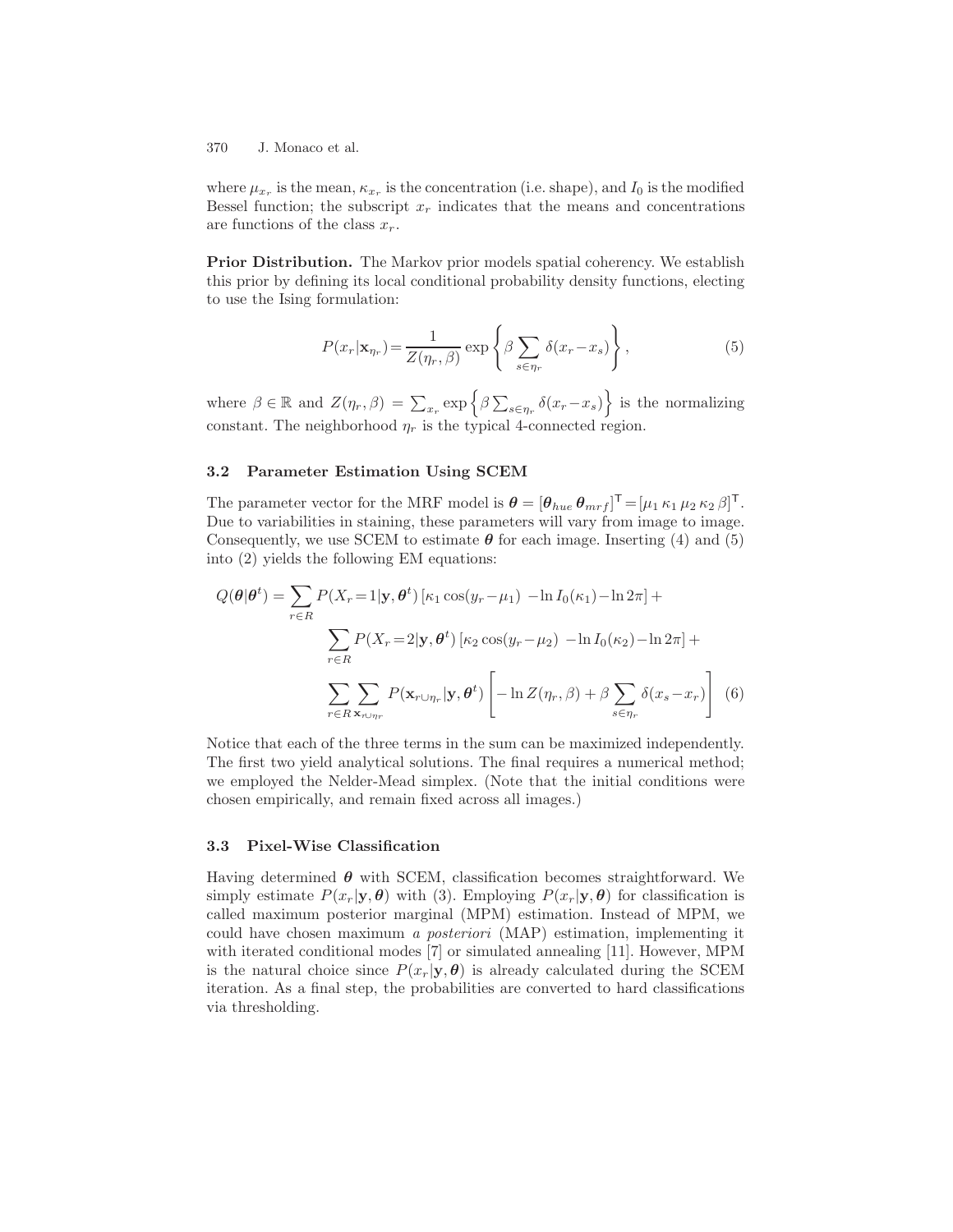| $\mu$ -estimated beta $\rho$ with $\rho$ derived from ground-truth |                                                                  |       |                         |       |        |
|--------------------------------------------------------------------|------------------------------------------------------------------|-------|-------------------------|-------|--------|
|                                                                    | Area Under the ROC Curve                                         |       | <b>Markov Parameter</b> |       |        |
|                                                                    | Stain $P(X_r=1 y_r, \theta_{hue})$ $P(X_r=1 \mathbf{y}, \theta)$ |       |                         |       |        |
| <b>HE</b>                                                          | 0.761                                                            | 0.823 | 2.826                   | 2.936 | 0.0391 |
| $H \downarrow E$                                                   | 0.787                                                            | 0.860 | 3.149                   | 2.936 | 0.0677 |
| H↑E                                                                | 0.735                                                            | 0.823 | 3.111                   | 2.845 | 0.0853 |
| $\downarrow$ HE                                                    | 0.638                                                            | 0.781 | 2.976                   | 2.741 | 0.0789 |
| ↓H↓E                                                               | 0.717                                                            | 0.834 | 2.765                   | 2.867 | 0.0367 |
| <b>^HE</b>                                                         | 0.803                                                            | 0.867 | 2.978                   | 2.823 | 0.0520 |
| 个H个E                                                               | 0.814                                                            | 0.881 | 3.102                   | 2.845 | 0.0829 |
| Mean                                                               | 0.748                                                            | 0.838 | 2.987                   | 2.856 | 0.0632 |

**Table 1.** Comparison of AUC values for both algorithms across sub-images; comparison **Table 1.** Comparison of AU of SCEM-estimated beta  $\widehat{\beta}$ of SCEM-estimated beta  $\hat{\beta}$  with  $\beta$  derived from ground-truth

## **4 Results of Nuclear Segmentation**

#### **4.1 Dataset**

We cut seven consecutive sections from a block of paraffin embedded GI tissue. To simulate the common variability resulting from differing staining protocols, we dyed the specimens as follows: HE, H↓E, H↑E, ↓HE, ↓H↓E, ↑HE, and ↑H↑E, where  $\uparrow$  and  $\downarrow$  indicate over- and under-staining of the specified dye. Each slide was then digitized using an Aperio whole-slide scanner at 40x apparent magnification (0.25  $\mu$ m per pixel). From each image, we extracted the same 768x793 sub-image for which we manually delineated the nuclear regions, establishing the "ground-truth" (Figure 1). We used these seven sub-images and their associated ground-truths to evaluate our algorithm.

#### **4.2 Results**

For each sub-image, we perform the segmentation algorithm described in the previous section. For comparison, we also apply an additional algorithm, identical to the first with the exception that it ignores spatial information. That is,  $P(x_r|\mathbf{x}_{n_r}, \theta) = P(x_r|\theta)$ . In this instance, SCEM devolves into standard EM and  $P(x_r|\mathbf{y}, \boldsymbol{\theta})$  reduces to  $P(x_r|y_r, \boldsymbol{\theta}_{hue}).$ 

Both of these algorithms create a probability map (either  $P(X_r = 1|y_r, \theta_{hue})$ ) or  $P(X_r = 1 | \mathbf{y}, \boldsymbol{\theta})$  for each image. Please see Figure 1 for illustrations. Using each map, we generate a single receiver operator characteristic (ROC) curve and then measure the area under the curve (AUC). The resulting AUC values are listed in Table 1. Both algorithms perform consistently across all images, validating their robustness to color nonstandardness. However, including spatial constraints increases AUC performance substantially. Table 1 also reports our SCEM estimates of  $\beta$  along with the values obtained from the ground-truth (estimated using pseudo-likelihood). The relative difference between the two estimates never exceeds 9%. (Note that for MCMC estimation, we use  $b=5, m=15$ , and  $c=4$ ; all values were chosen empirically.)